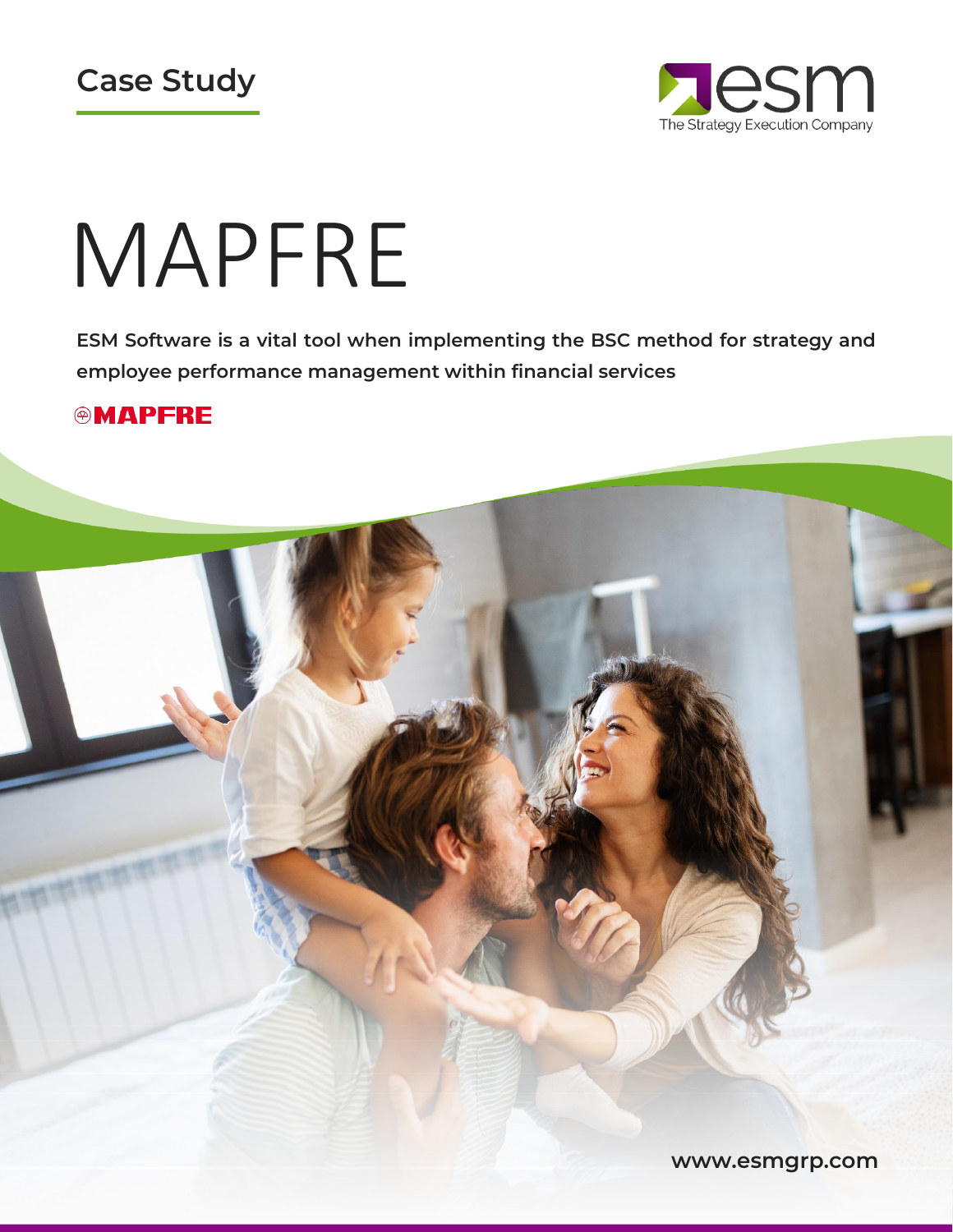## MAPFRE

ESM Strategy transforms an organization into one that is focused on a common set of strategic objectives, measures, and initiatives

#### **ABSTRACT**

Present in five continents and over 100 countries, MAPFRE is one of the largest insurance companies in the world, employing over 34,000 people and earning a total revenue of over €28.47B in 2019. Their product lines cover a wide range of the insurance business. After embarking on a mission to rapidly expand, MAPFRE engaged with ESM Software Group to develop both a corporate strategy and Balanced Scorecard (BSC) over 10 years ago in early 2009. By having significant workforce engaged in their strategy through the Executive Strategy Manager, MAPFRE continuously innovates and grows in all aspects.

## BACKGROUND AND OPPORTUNITY

MAPFRE is one of the largest insurance companies in the world. Founded in 1933, they have a long standing history in Spain and have expanded to other countries as well. Following the worst economic crisis the world had faced since the Great Depression, MAPFRE recognized that they needed a new strategy to sustain their growth and push the company forward. They needed a mechanism in place to ensure sustainable growth regardless of the financial environment they faced.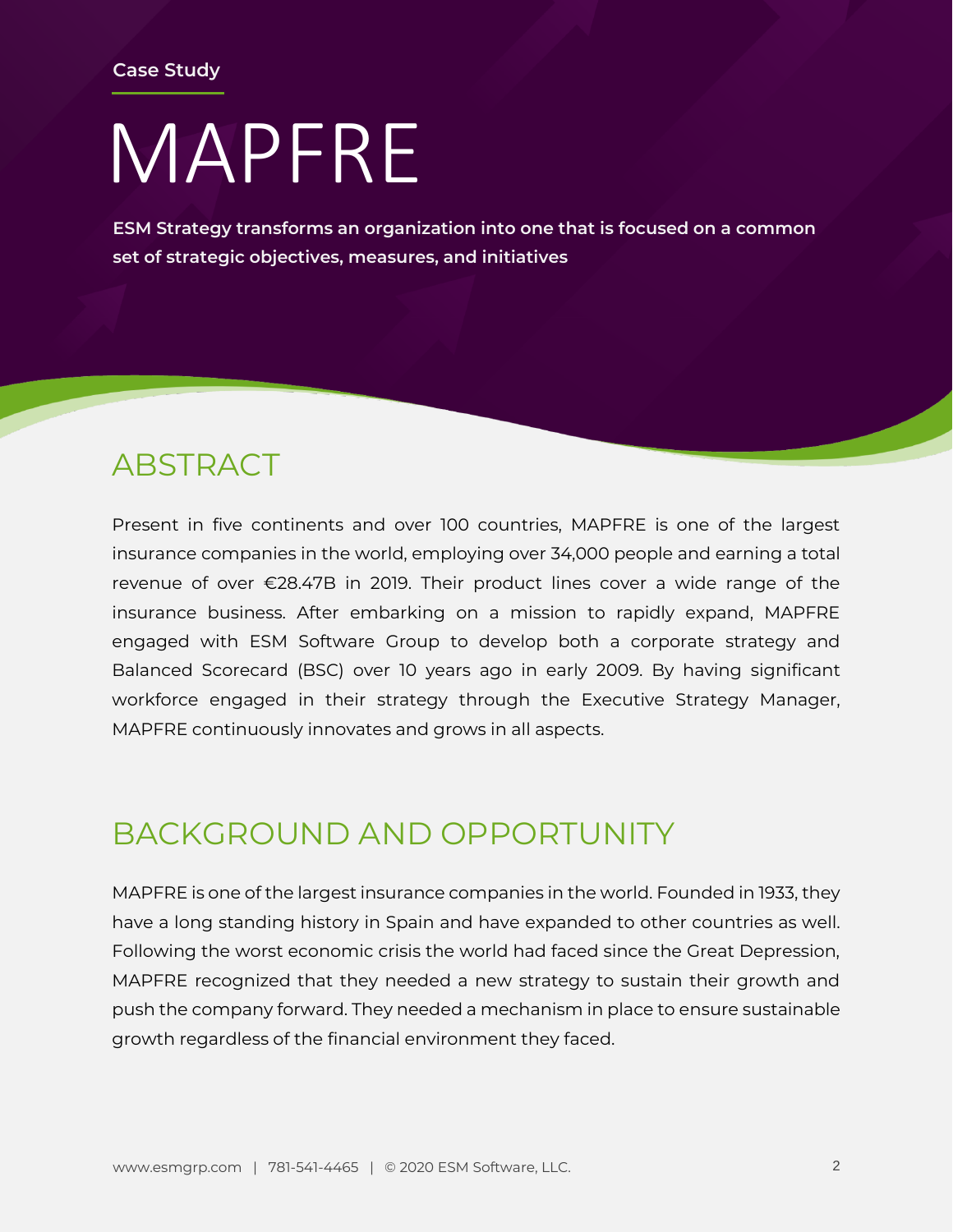

Not only did they have to deal with the economic crisis and the assets of the existing company, but MAPFRE had also just expanded after acquiring both the Commerce Group based in the US and the Life and Pensions subsidiaries of Caja Duero and ATLAS of Ecuador. Acquiring the Commerce Group was the single largest investment MAPFRE had made to date, and they needed to ensure that their investment paid off. In the face of new markets and new challenges, MAPFRE needed to learn to navigate and thrive in them, but they neither had plans nor solutions.

As a result, MAPFRE needed to seek a strategy system that could manage their strategy and sustain growth going forward. Particularly in their Spanish market, there were 106 separate insurance providers in that country alone. MAPFRE needed a strategy to ensure that they would be the company to not only endure the financial crisis, but also to rise to the occasion and finish on top with both the existing and new markets.

#### THE BALANCED SCORECARD SOLUTION

Recognizing the need for a structured methodology to follow, MAPFRE sought the guidance of ESM Software Group to implement the Balanced Scorecard methodology over ten years ago in Jan. 2009. They began by developing their high level corporate strategy map and scorecard within the ESM software system. In order to do this, they needed to identify the outside forces that impacted their organization and market. They then had to evaluate their current state and identify what needed to be changed to enable future success. They identified their strengths, weaknesses, areas of improvement, and processes they needed but did not currently have. MAPFRE was able to successfully visualize this by using ESM software in order to communicate to the organization the reality of their situation and what needed to be changed.

Additionally, MAPFRE was present in various offices in several different locations around the world, not to mention the new acquisitions in the US and Ecuador. They needed to manage all of their offices and strategies to make sure all parts of the organization were aligned with the overarching enterprise strategy. ESM guided MAPFRE in this process of communication, using cross functional management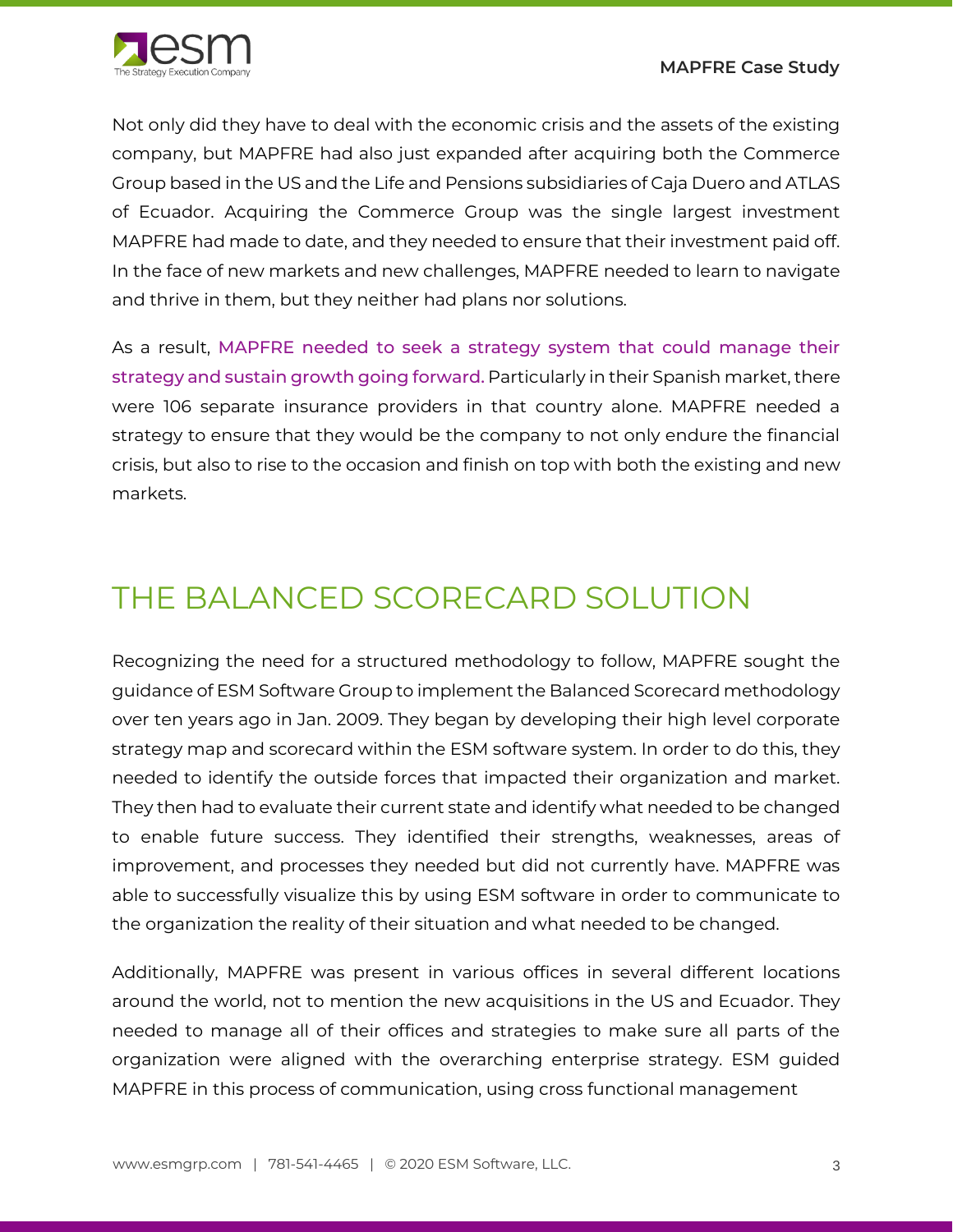

teams to adopt BSC throughout the entire organization. They used separate scorecards for each business unit, cascading down from the C-Suite to the lower level business units to align the entire organization behind MAPFRE's strategy. In order to communicate the 30+ scorecards and changes made, they needed to use ESM software. Without the software, it would have been nearly impossible to manage all scorecards and strategies and clearly align them with an enterprise strategy.

On top of simply managing the strategies and scorecards, ESM allowed for the communication process as a whole to be greatly improved. The flexibility of ESM enabled teams to easily communicate their values to employees across different locations. By allowing for all employees to view the organization strategy at all times and visualize their individual roles in the high-level strategy, employees were empowered to become strategy focused and execute in their individual roles. This level of transparency enables employees to individually innovate and further the organization.

Furthermore, by having the ESM software completely integrated with their system, it enabled a smooth transition to the BSC methodology. MAPFRE is a large organization with a global footprint. Transitioning to a new framework and strategy was inevitably tedious. However, with ESM's training and coaching in how to use the software, system, and BSC best practices from certified experts in the methodology, success was ensured.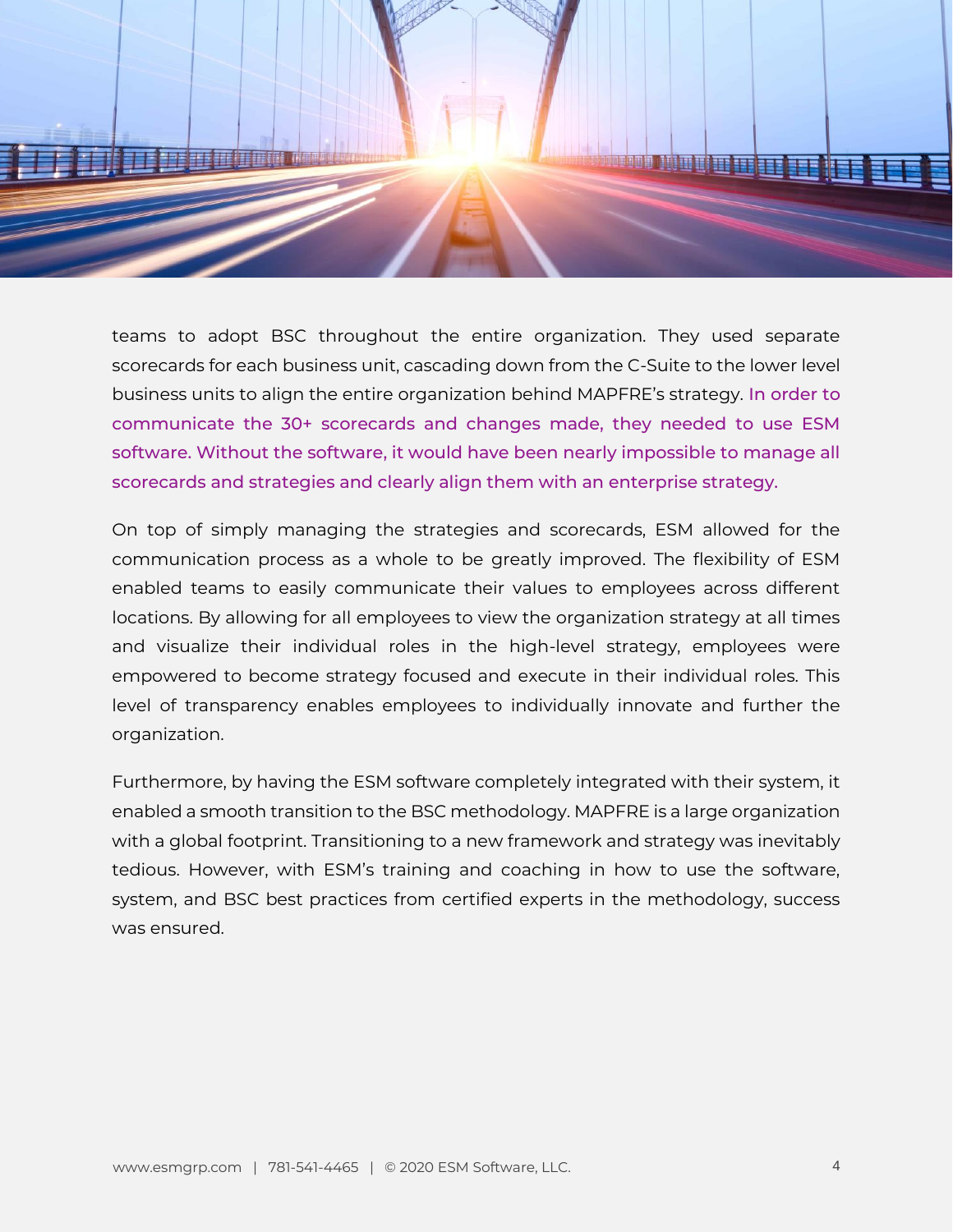MAPFRE Case Study



## RESULTS

MAPFRE's success speaks for itself on the merits of both Balanced Scorecard methodology and ESM's expertise and software. Using ESM, MAPFRE fully integrated and internalized the Balanced Scorecard system. They facilitated data aggregation on multiple levels, on site trainings to ensure employees were fully educated on the methodology, ongoing support to ensure continual learning and growth, and fully cascaded the BSC system throughout the entire organization.

Using ESM and BSC in conjunction, MAPFRE not only increased their revenue, but also expanded beyond financial goals. They created an initiative to increase their social responsibility, winning a social responsibility award in Mexico, as they expanded to increasing their awareness of social causes such as sponsoring blood drives, increasing healthcare awareness, and fighting for feminism and women rights. They also raised their employee and customer satisfaction and increased their ranking for best companies to work for in Spain by 25 positions. They expanded to online and mobile environments, winning a best app award for their services.

Not only did MAPFRE improve their services and social responsibilities, but they also increased their overall presence. In 2015, they had 3.1 million Google searches and 420,000 publications per minute on Twitter. They are also one of the current major sponsors of Rafael Nadal, hosting an annual Rafa Nadal Tour, which consists of a series of tennis tournaments for younger ages, aimed not only to aid in the actual sport, but also to teach young players about sportsmanship, camaraderie, and selfimprovement.

MAPFRE grew tremendously in a short period of time, and their growth also proved to be sustainable. MAPFRE continues to grow, earning a revenue of €28.47B in 2019, and even expanding to Brazil in 2011 to become the first company ever to offer vehicle insurance and emerge as the largest financial services institution in all of the country.

As MAPFRE implements and improves their new expansions and processes to drive quality services in all of their business units, ESM continues to drive a healthy strategy management reporting environment to ensure sustainable and continuous growth, both financially and socially.